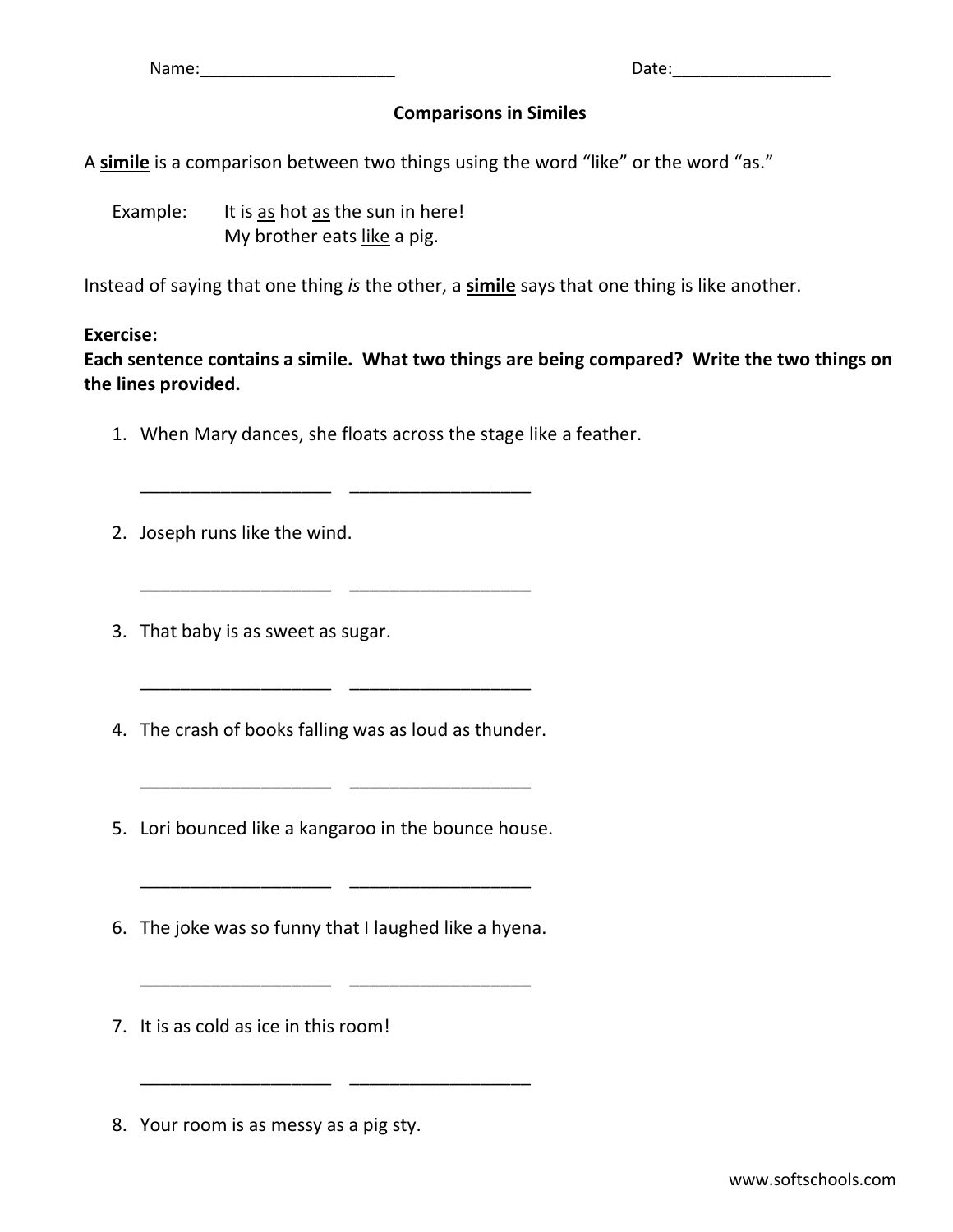9. This bread is as hard as a rock.

\_\_\_\_\_\_\_\_\_\_\_\_\_\_\_\_\_\_\_ \_\_\_\_\_\_\_\_\_\_\_\_\_\_\_\_\_\_

\_\_\_\_\_\_\_\_\_\_\_\_\_\_\_\_\_\_\_ \_\_\_\_\_\_\_\_\_\_\_\_\_\_\_\_\_\_

\_\_\_\_\_\_\_\_\_\_\_\_\_\_\_\_\_\_\_ \_\_\_\_\_\_\_\_\_\_\_\_\_\_\_\_\_\_

10.My mom is pretty like a flower.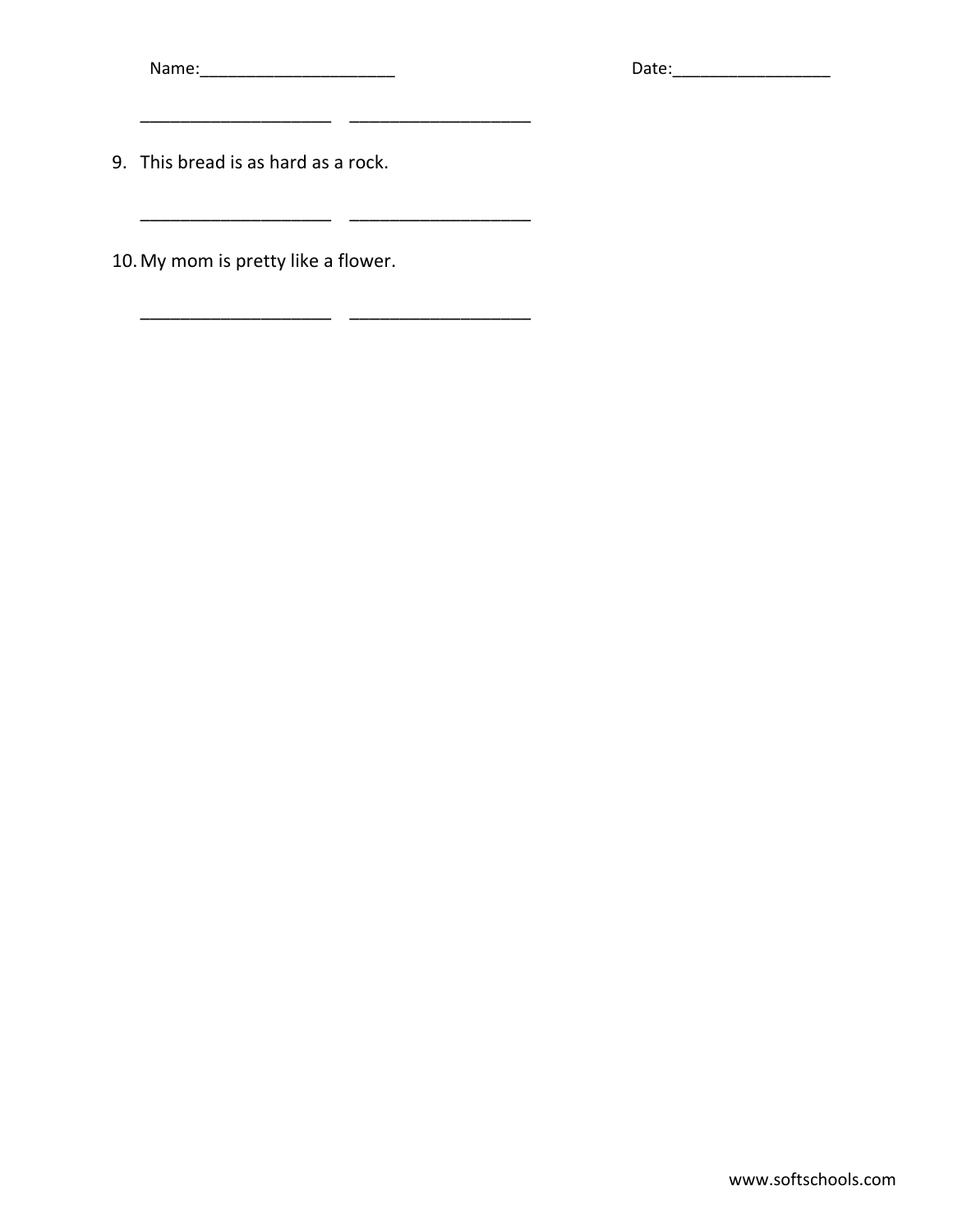## **ANSWERS--Comparisons in Similes**

A **simile** is a comparison between two things using the word "like" or the word "as."

Example: It is  $\frac{as}{\text{hot}}$  as the sun in here! My brother eats like a pig.

Instead of saying that one thing *is* the other, a **simile** says that one thing is like another.

## **Exercise:**

**Each sentence contains a simile. What two things are being compared? Write the two things on the lines provided.**

1. When Mary dances, she floats across the stage like a feather.

\_\_\_\_\_Mary\_\_\_\_\_\_\_\_\_\_\_\_\_\_ \_\_\_\_feather\_\_\_\_\_\_\_\_\_\_\_\_\_\_ 2. Joseph runs like the wind.  $\begin{array}{cccccccccccccc} \text{Joseph} & \text{wind} & \text{wind} \end{array}$ 3. That baby is as sweet as sugar. \_\_\_\_\_baby\_\_\_\_\_\_\_\_\_\_\_\_\_\_ \_\_\_\_\_sugar\_\_\_\_\_\_\_\_\_\_\_\_\_ 4. The crash of books falling was as loud as thunder. \_\_\_\_\_\_crash (of books)\_\_\_\_\_\_\_\_\_\_\_\_\_ \_\_\_thunder\_\_\_\_\_\_\_\_\_\_\_\_\_\_\_ 5. Lori bounced like a kangaroo in the bounce house. \_\_\_\_\_Lori\_\_\_\_\_\_\_\_\_\_\_\_\_\_ \_\_\_\_\_kangaroo\_\_\_\_\_\_\_\_\_\_\_\_\_ 6. The joke was so funny that I laughed like a hyena. \_\_\_\_\_\_I\_\_\_\_\_\_\_\_\_\_\_\_\_ \_\_\_\_\_hyena\_\_\_\_\_\_\_\_\_\_\_\_\_ 7. It is as cold as ice in this room! \_\_\_\_room (its temperature)\_\_\_\_\_\_\_\_\_\_\_\_\_\_\_ \_\_\_\_\_\_ice\_\_\_\_\_\_\_\_\_\_\_\_ 8. Your room is as messy as a pig sty.